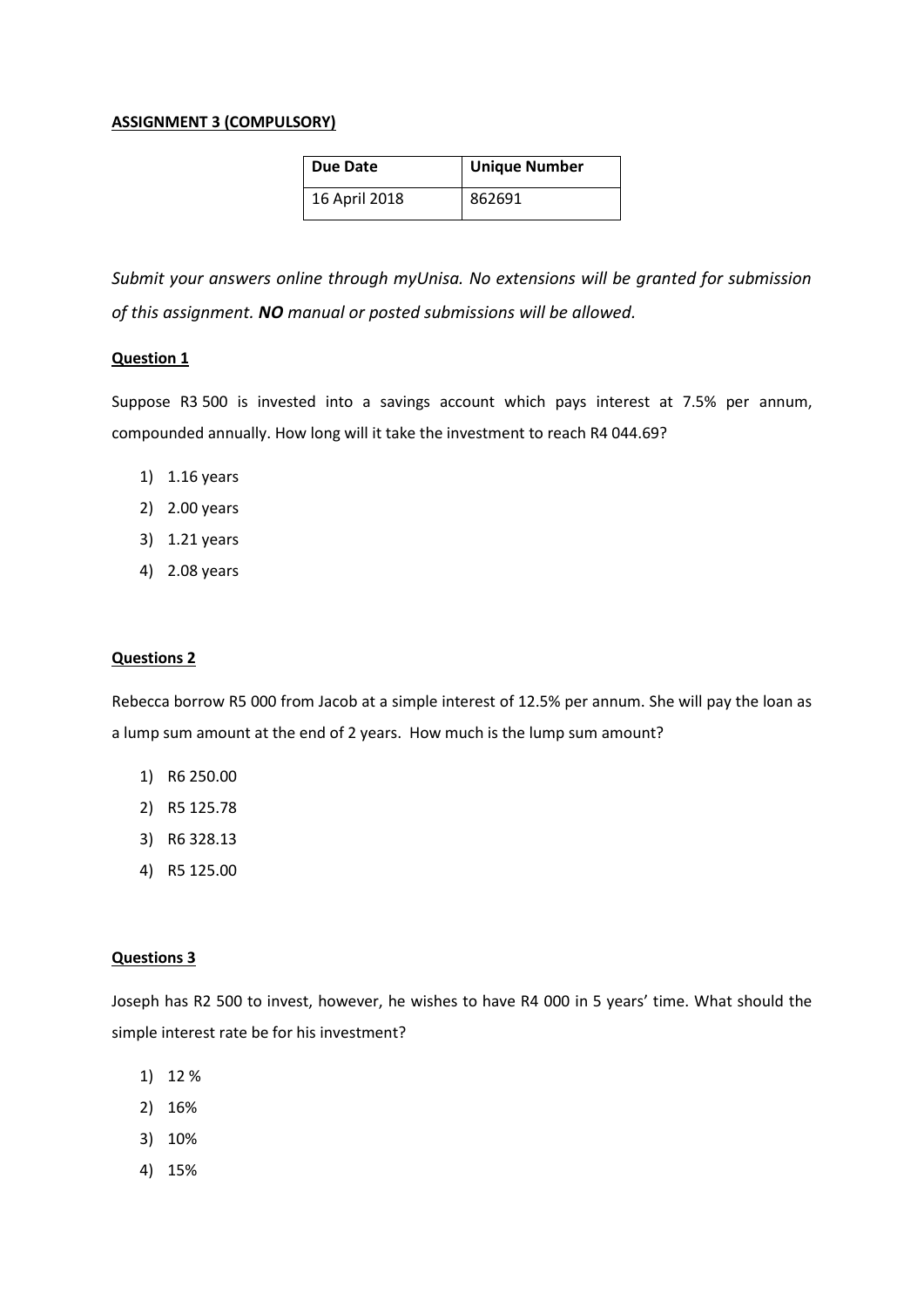Themba's son was 6 years old when Themba invested R6 610 into a savings account. When his son was 18 years old, the investment was worth R11 131.24. Assuming simple interest, what was the interest rate earned on this investment?

- 1) 6.00%
- 2) 8.30%
- 3) 6.80%
- 4) 5.70%

# **Question 5**

Madimpho invests R3 500 into a savings account that earns interest at 7.5%per annum, compounded annually. How much would she have accumulated after 5 years?

- 1) R86 663.47
- 2) R57 445.80
- 3) R5 024.70
- 4) R5385.18

#### **Question 6**

Lerato invests R60 000 into an account that earns 10% interest per annum, compounded quarterly. How much would she have accumulated after 4 years?

- 1) R84 000.00
- 2) R87 846.00
- 3) R89 070.34
- 4) R88 647.33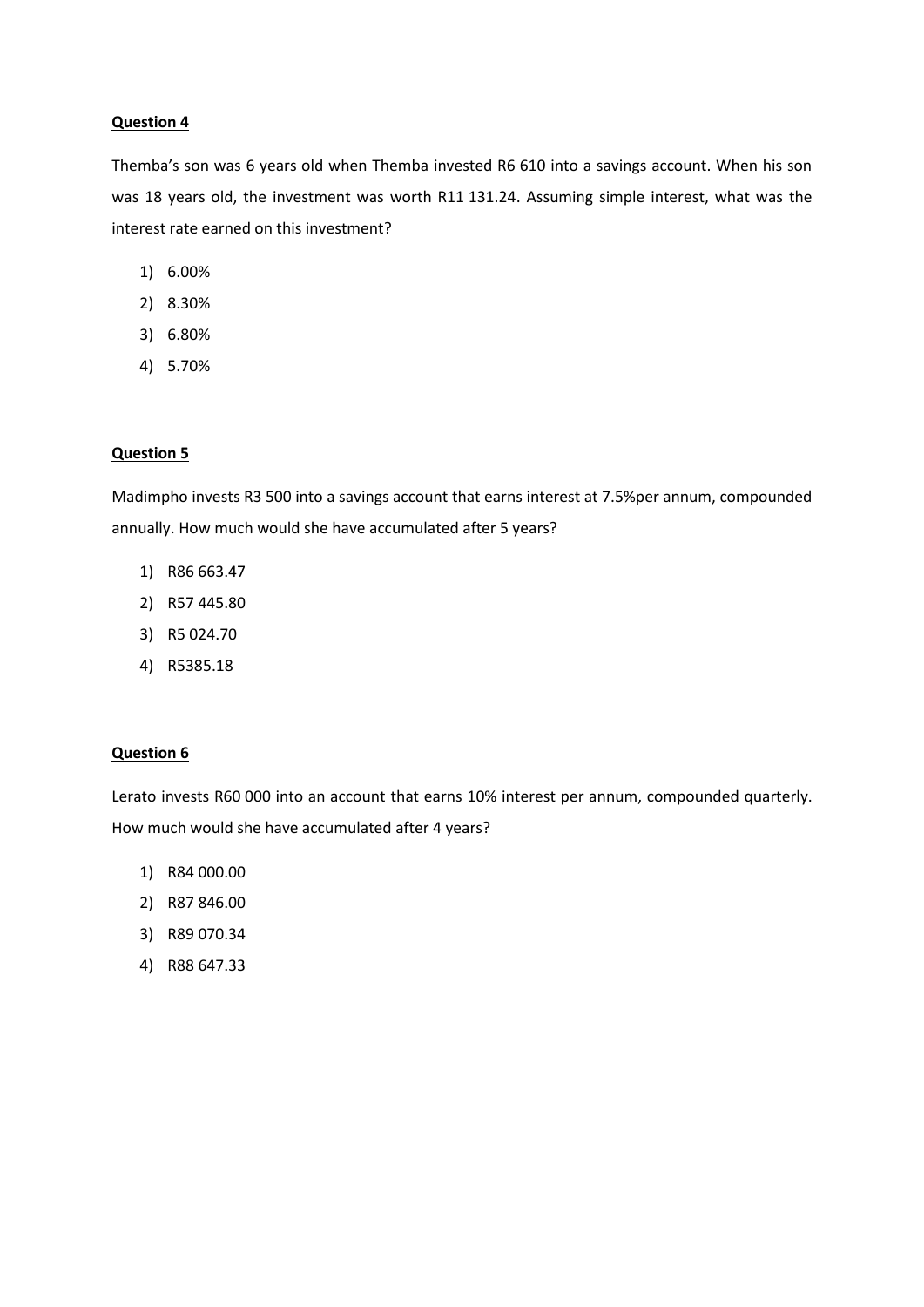A couple wants to achieve an investment sum of R100 000 in 5 years' time. They found an investment product that earns interest at 15% per annum, compounded monthly. How much should the couple invest now in order to reach their goal?

- 1) R49 717.67
- 2) R47 456.76
- 3) R48 101.71
- 4) R47 889.71

#### **Question 8**

Suppose R2 000 is invested now, R4 000 is invested at the end of three years from now and R5 000 is invested at the end of five years from now. If the interest rate is 5% per annum, compounded monthly, what is the accumulated sum of these investments?

- 1) R11 121.57
- 2) R14 839.20
- 3) R13 062.68
- 4) R12 599.74

#### **Question 9**

Jaco deposited R9000 into an investment account. After three months his car broke-down and he withdrew R2 320 from the same account for repairs. The account pays 10% interest per annum, compounded quarterly. How much does he have after 9 months?

- 1) R7 254.57
- 2) R8 549.28
- 3) R7 018.18
- 4) R7 259.50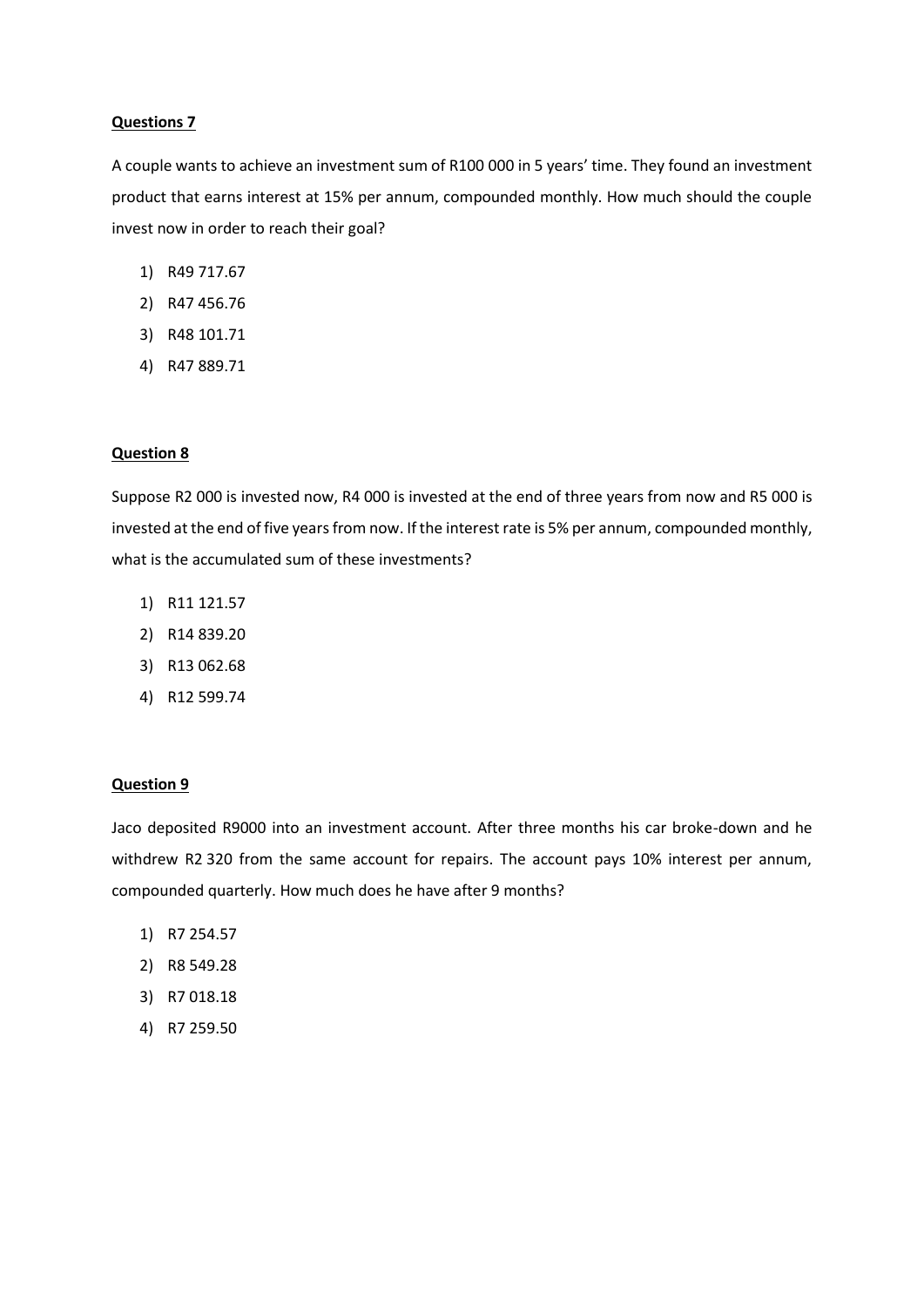What is the present value of an ordinary annuity that consists of 24 monthly payments of R1 000 each; if the interest rate is 9% per annum, compounded monthly?

- 1) R23 996.61
- 2) R21 889.15
- 3) R21 498.42
- 4) R20 030.41

# **Question 11**

What is the value of an ordinary annuity that consists of quarterly payments of R1 000 each, for six years; if the interest rate is 12% per annum, compounded quarterly?

- 1) R12 550.36
- 2) R16 935.54
- 3) R20 030.99
- 4) R17 884.99

# **Question 12**

Michael made a R40 000 down payment on a car. He paid R4 000 per month for three years, with interest rate charged at 12% per annum, compounded monthly. How much did he pay on interest charges?

- 1) R63 569.98
- 2) R72 769.66
- 3) R23 569.98
- 4) R32 769.66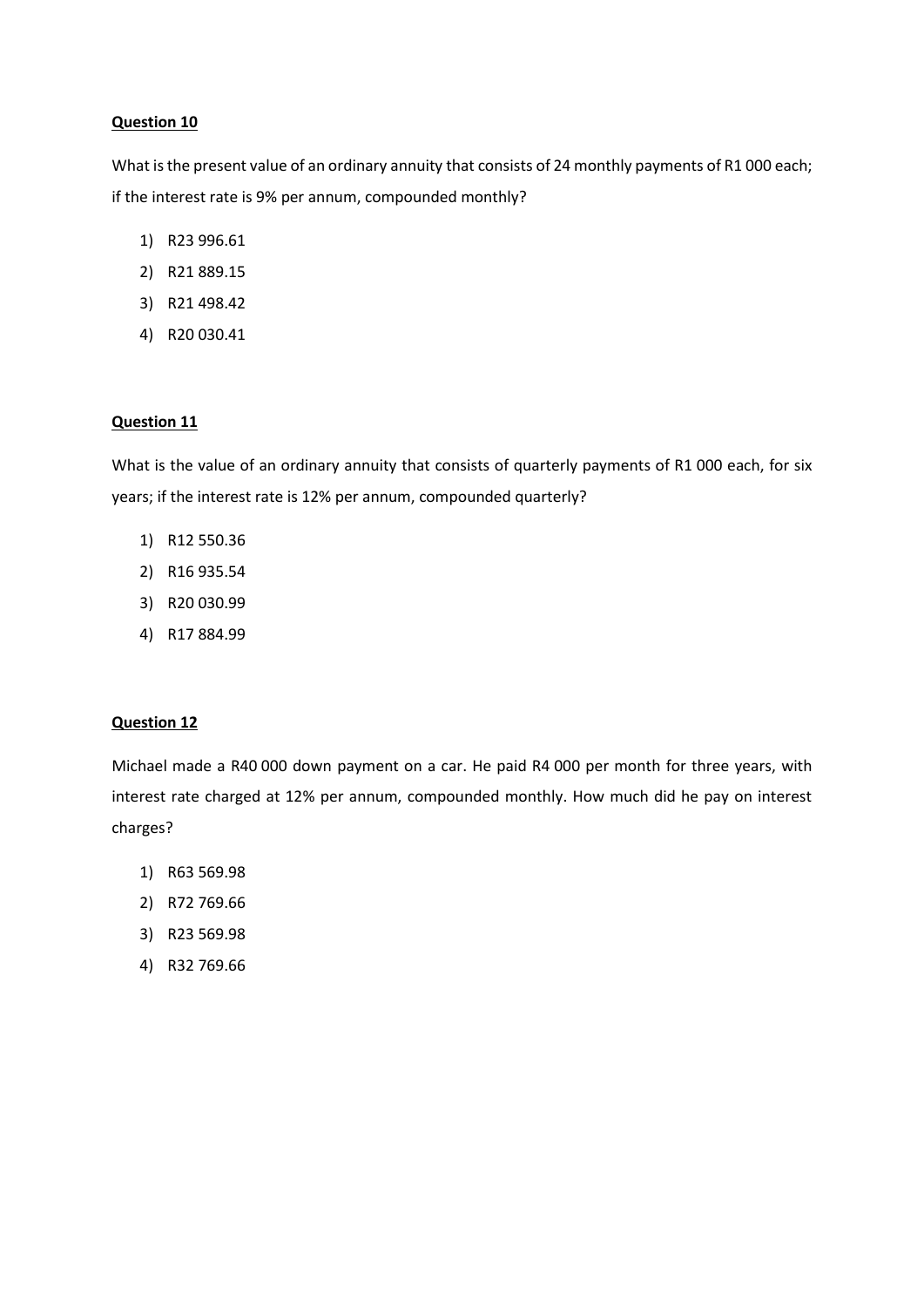Hendrick won the lottery jackpot. The lottery commission agrees to pay Hendrick twenty instalments of R500 000 per year. The first R500 000 is payed immediately, thereafter Hendrick is paid yearly. If a bank investment pays an interest of 9% per annum compounded yearly, how much money should the commission have in the bank in order to guarantee all payments?

- 1) R4 975 057.39
- 2) R4 475 057.39
- 3) R4 564 272.83
- 4) R5 064 272.83

# **Question 14**

Madimpho has R1 500 000 in her company's retirement account. However, she is now changing jobs and wants to transfer her retirement funds into a new account. She also wants to invest R30 000 per quarter into the new account until her retirement, 20 years from now. If the new account earns an interest of 8% per annum compounded quarterly. How much will she have when she retires?

- 1) R5 813 158.73
- 2) R7 313 158.73
- 3) R8 813 158.73
- 4) R13 126 317.46

# **Question 15**

Marietta plans to deposit R50 000 into an investment account at the end of the month. At from the following month and in the same account, she will deposit R2 000 per month for the next five years. If the account pays an interest of 6% per annum compounded monthly, how much will Marietta have at the end of the five years?

- 1) R67 779.72
- 2) R117 779.72
- 3) R139 540.06
- 4) R207 319.78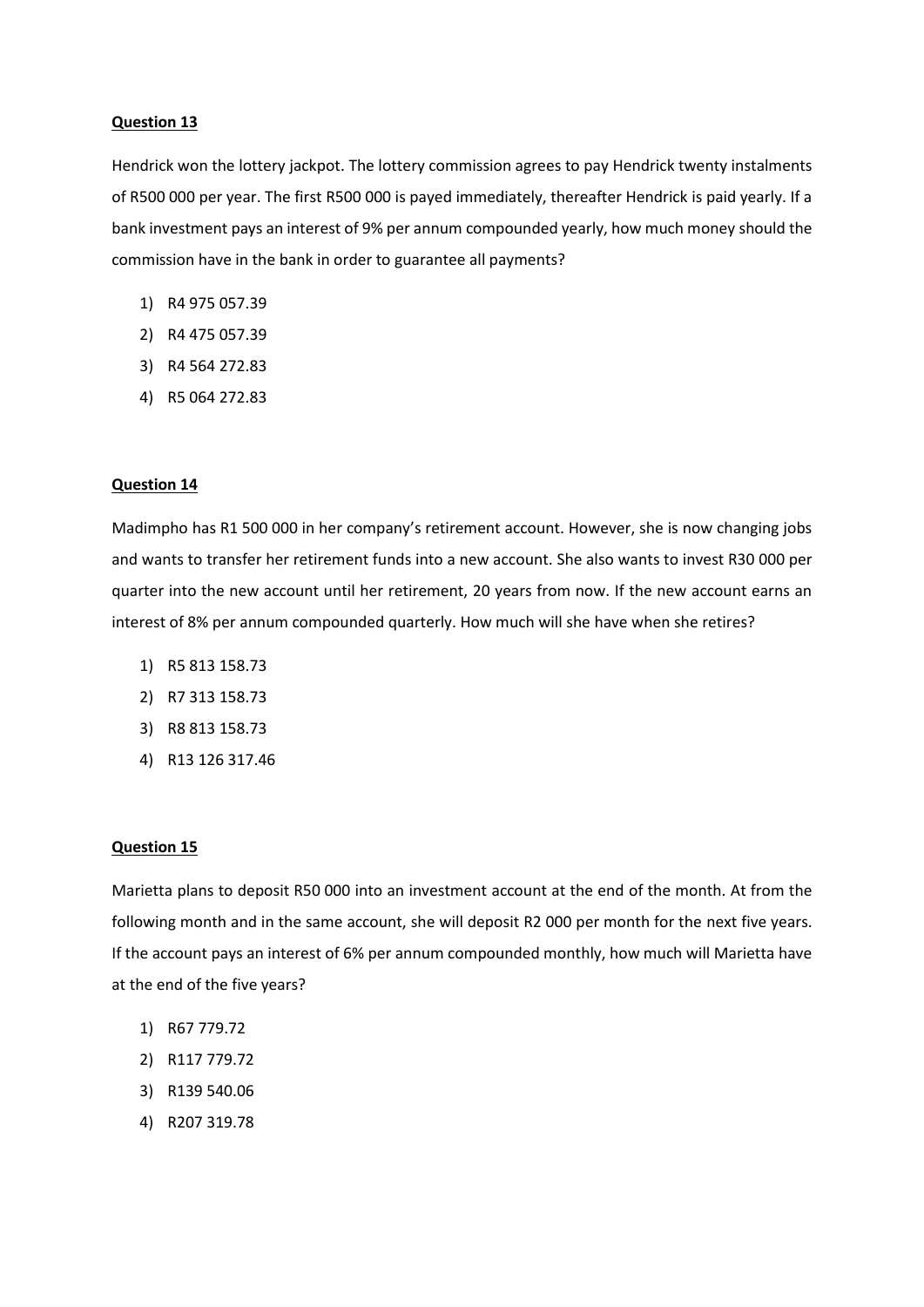Oupa plans to supplement his pension using his savings of R1 200 000 as an ordinary annuity that will make a monthly payment to him for twenty years. If the interest rate is 9% per annum, compounded monthly, how much will he get paid per month?

- 1) R10 954.65
- 2) R12 223.34
- 3) R10 796.71
- 4) R13 145.58

### **Question 17**

Find the monthly payment to amortize a R2 250 000 loan at 6% per annum, compounded monthly, for thirty years.

- 1) R13 621.67
- 2) R15 272.73
- 3) R13 489.89
- 4) R17 715.36

# **Question 18**

Ditebogo and her husband were approved for a R1 400 000 home loan from the bank. If the bank charges 10.5% interest rate for a 15-year payment period, find out how much will be their monthly repayment amount.

- 1) R14 703.79
- 2) R15 778.93
- 3) R17 346.52
- 4) R15 475.58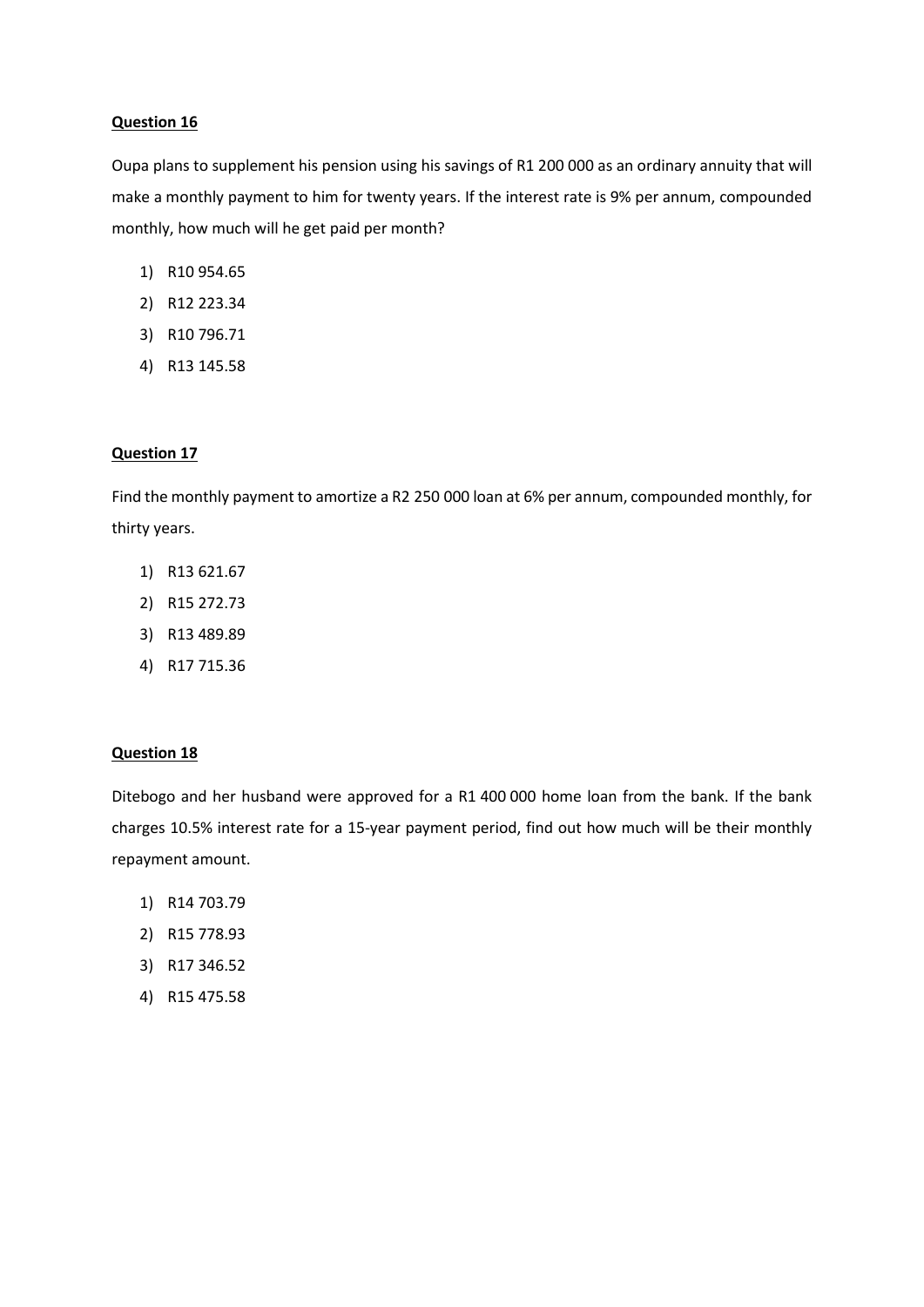A coffee machine dealer has a deal to buy a certain coffee machine. The amount of R6 000 is required as a down payment as well as a monthly payment of R300 for the next three years. If the interest is 1.25% per month on the unpaid balance, find the cost of the coffee machine.

- 1) R8 219.61
- 2) R14 654.18
- 3) R16 800.00
- 4) R14 219.61

#### **Question 20**

Thandi wants to buy a car worth R300 000. She is offered a five-year vehicle loan that charges interest of 12% per annum, compounded monthly. What is the total interest that Thandi will pay for the vehicle loan?

- 1) R100 399.80
- 2) R122 570.62
- 3) R116 114.60
- 4) R180 000.00

#### **Question 21**

Harriet and her husband are planning to purchase a family home. They have R600 000 for a downpayment, and they can afford a monthly payment of R20 000 for twenty years. If interest is charged at 9% per annum, compounded monthly, what is the maximum price of a house that they can afford?

- 1) R5 400 000.00
- 2) R2 822 899.08
- 3) R2 190 850.92
- 4) R2 790 850.92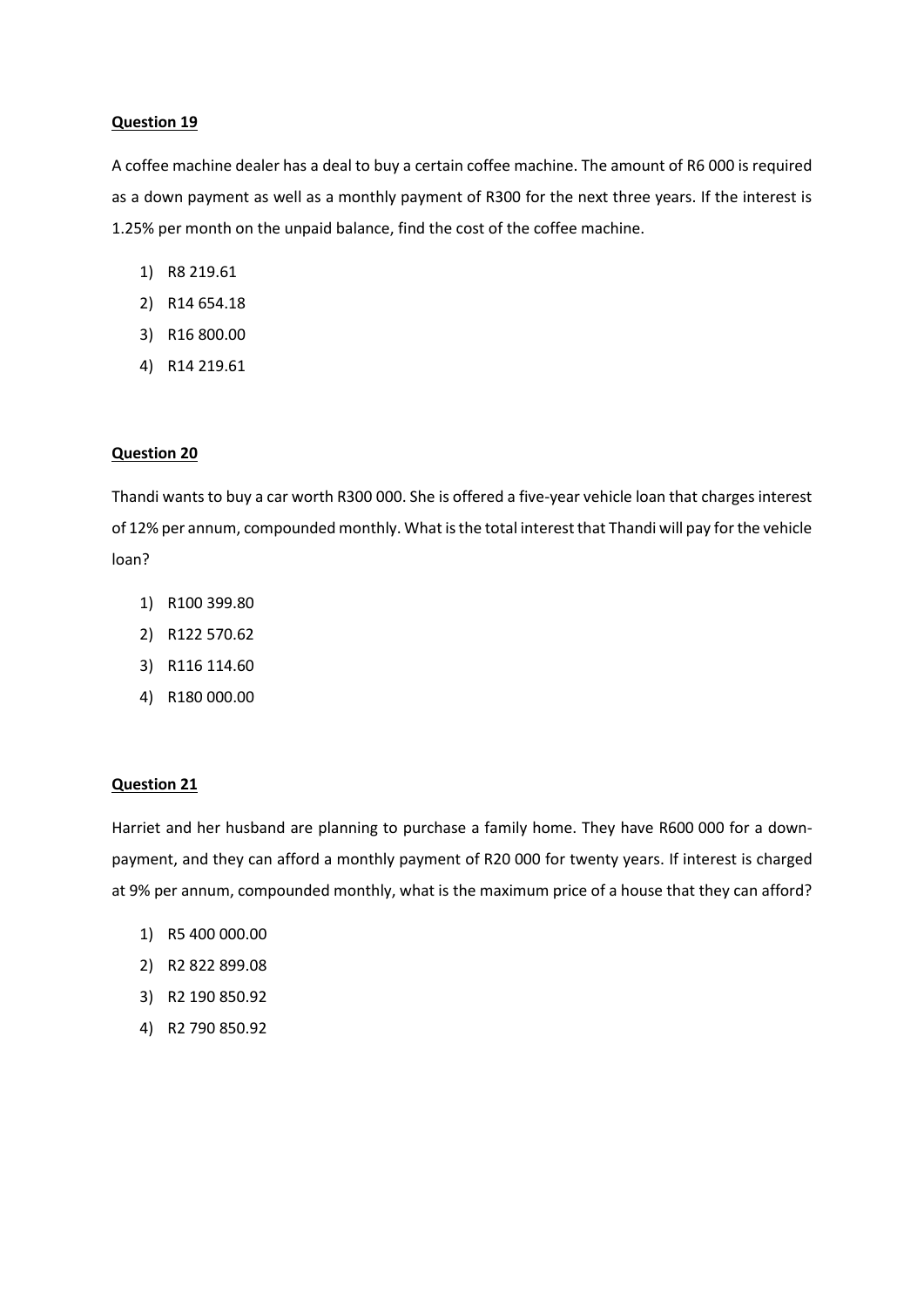Malebo needs to pay back a R500 000 loan through equal instalments at the end of each year for five years. If interest is charged at 8% per annum, compounded annually. What is the size of the instalment that Malebo has to pay?

- 1) R125 228.23
- 2) R108 000.00
- 3) R121 658.37
- 4) R140 000.00

#### **Question 23**

Rajesh and Mila bought a house ten years ago for R2 000 000. In that purchase they made a downpayment of 20%, the balance was financed using a thirty-year home loan at 9% per annum, compounded monthly. The house is now worth R3 800 000. If they were to sell the house at this price, how much would they have remaining after selling the house?

- 1) R1 430 875.69
- 2) R1 600 000.00
- 3) R2 369 124.31
- 4) R2 200 000.00

#### **Question 24**

Jacob's parents are planning to contribute R2 500 every month for his first year's rent at university. They plan to deposit a lump-sum amount so that Jacob can withdraw R2 500 at the end of each month from January to December. Assuming that interest earned is 12% per annum, compounded monthly, how much should Jacob's parents deposit in his account?

- 1) R30 000.00
- 2) R26 785.71
- 3) R36 000.00
- 4) R28 137.69